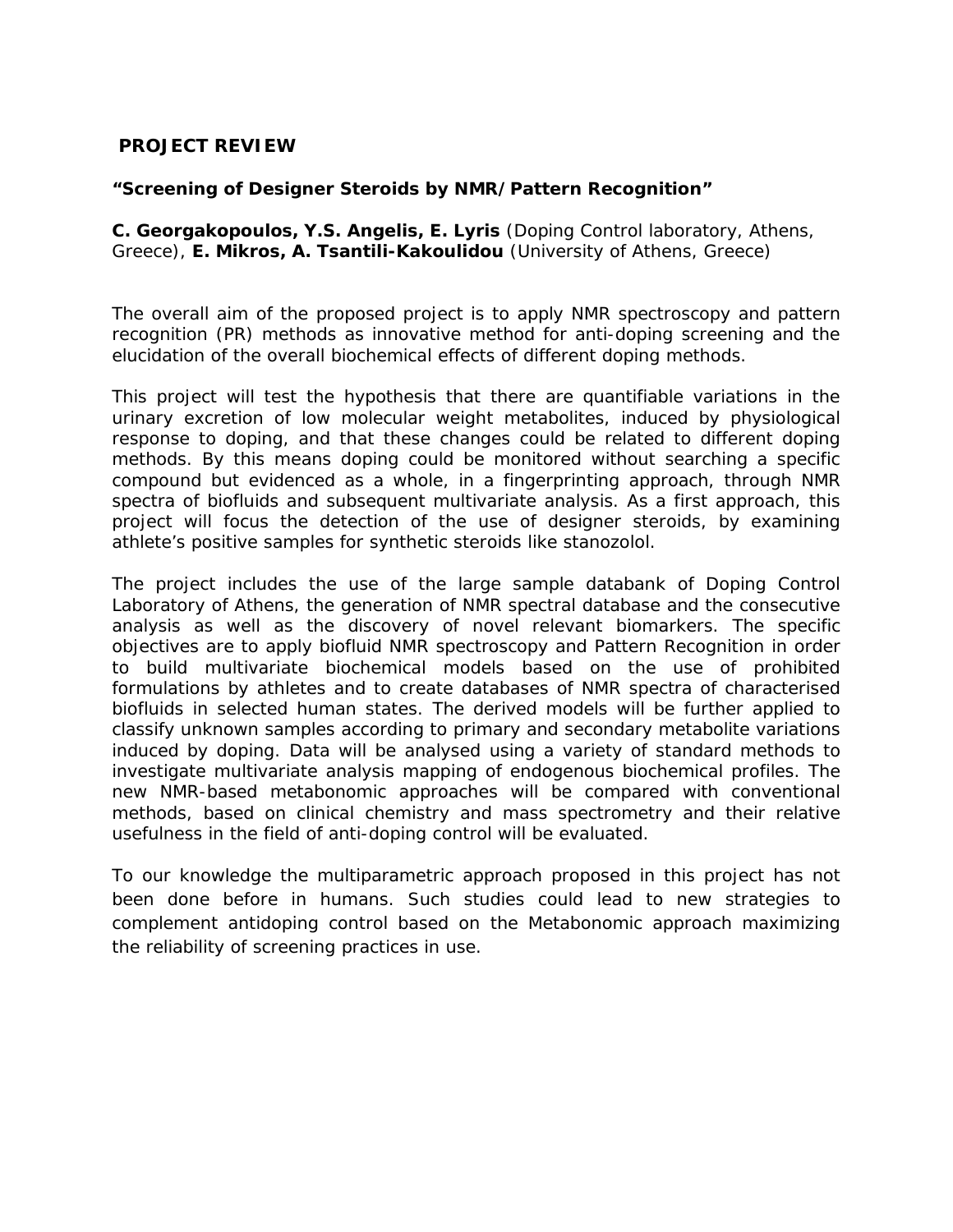## **"Screening of Designer Steroids by NMR/Pattern Recognition"**

**C. Georgakopoulos, Y.S. Angelis, E. Lyris** (Doping Control laboratory, Athens, Greece), **E. Mikros, A. Tsantili-Kakoulidou** (University of Athens, Greece)

## **Results and Conclusion**

Metabonomics is well established as a powerful method for the evaluation of the metabolic profile of an organism, proffering a holistic view of an organism's response to different exogenous factors. The aim of the project was to examine whether the NMR based metabonomics approach could be used as complementary tool to the existing methods on the basis of a non-targeted profiling analysis that is able to capture the metabolic signature of athletes who have utilized exogenous steroids. The applicability of the method was tested in a cohort of 263 human urine samples of both men and women athletes targeted to doping controls. Among them, 59 had been reported as positive to the official doping controls for the application of exogenous anabolic steroids.

The study included the NMR measurements of all samples and the chemometric analysis of the resulted spectroscopic data set. The latter consisted of complex 1H NMR spectra containing hundreds of signals from both endogenous and exogenous metabolites and was analyzed by multivariate statistical tools in two ways:

i) using data reduction of the original matrix to a lower dimension, followed by Principal Components Analysis (PCA), Partial Least Square–Discriminant Analysis (PLS-DA) and Orthogonal PLS-DA (OPLS-DA) and ii) using a pre-processed full spectroscopic matrix with peak alignment followed by PCA and interval based Extended Canonical Variate Analysis (iECVA).



The method i) resulted in models with partial grouping betweenn the originally classified groups, while method ii) provided a clearer classification that highlighted significant differences of metabolites, such as creatine, creatinine, hippurate, and